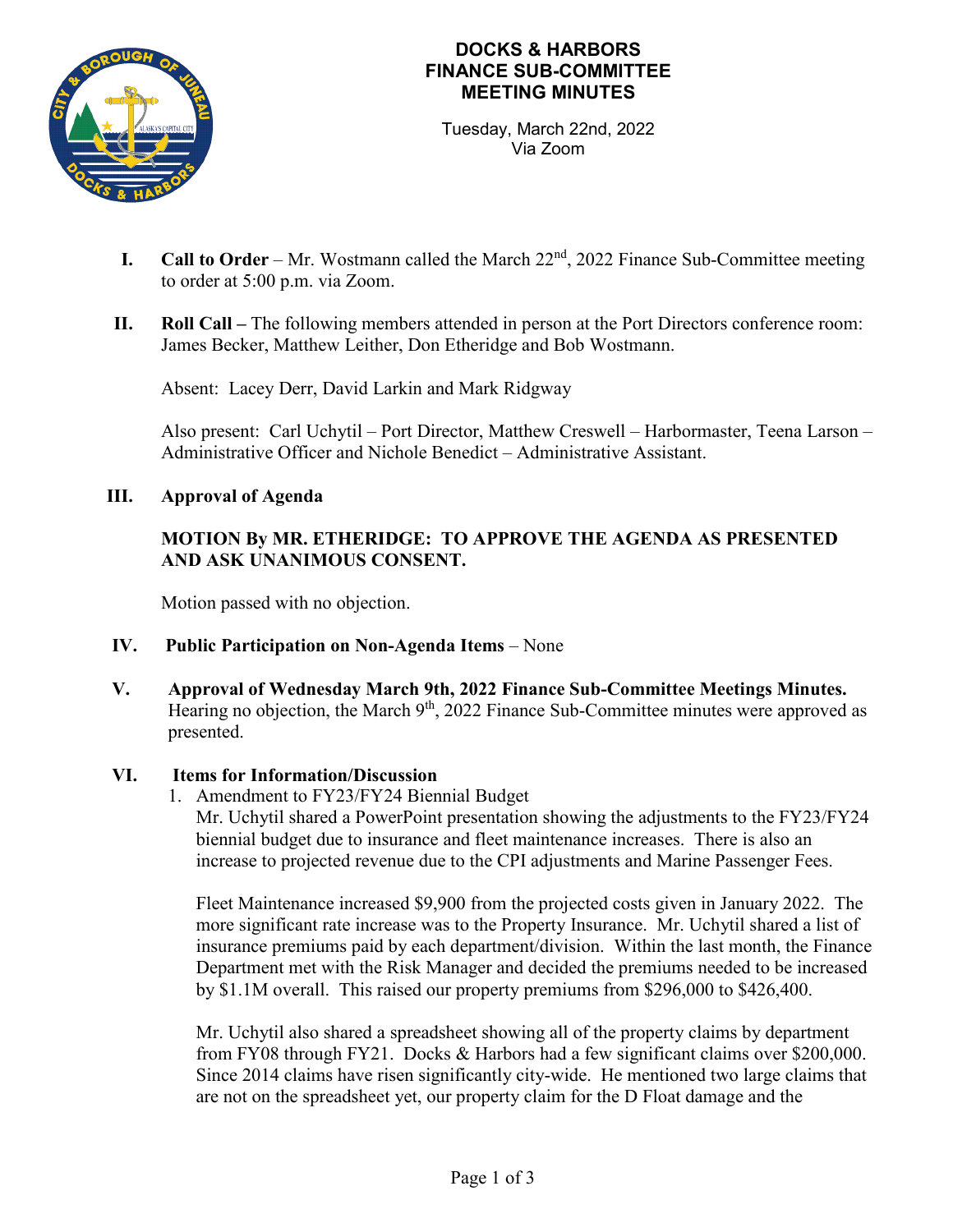

## **DOCKS & HARBORS FINANCE SUB-COMMITTEE MEETING MINUTES**

Tuesday, March 22nd, 2022 Via Zoom

Riverbend Elementary School sprinkler disaster. They are predicting the sprinkler damage could be upwards of \$3M. In FY22 the deductible was raised from \$100,000 to \$500,000, leaving the property fund balance in the negative.

The next spreadsheet showed the property values by department and their percentage of the total property owned by CBJ. Below are the top five.

- School District \$353,827,385 at 34.2%
- Public Works \$205,932,918 at 19.9%
- Bartlett Hospital \$107,050,000 at 10.4%
- Harbors \$61,236,789 at 5.9%
- Docks \$61,236,789 at 5.9%

Mr. Uchytil said he was able to get the Finance Department to approve splitting the insurance premiums at 60% for Docks and 40% for Harbors. The updated budget shows an increase in Commodities and Services for the Docks Enterprise of \$108K for FY23 and \$78K for FY24. Potential salary increase from the ongoing MEBA Union negotiations are not included in the budget. This amended budget is also now showing the increase in revenue for the recently adopted CPI adjustment.

Mr. Leither said he understood from the last meeting that our budget was about \$40K in the negative. He asked if we had already made up our ground with the CPI adjustment increase and the added \$300K from Marine Passenger Fees.

Mr. Uchytil said that was correct. We are no longer in as dire of a situation as our original budget from January 2022.

Mr. Wostmann and Mr. Uchytil discussed the math when adding the Commodities and Services line and the amount of the Fleet and Property Insurance. Mr. Uchytil offered to show every line item in the budget if members wanted to see the whole picture again.

Mr. Wostmann confirmed the budget presented was looked at and approved by the Finance Department.

Mr. Etheridge asked for clarification on the splits between the Harbor and Dock Enterprises.

Mr. Uchytil said the budget will probably change again when the MEBA contracts are negotiated. This is a reasonable approach to addressing the financial situation. These numbers are not something staff did alone but in concert with the Finance Department.